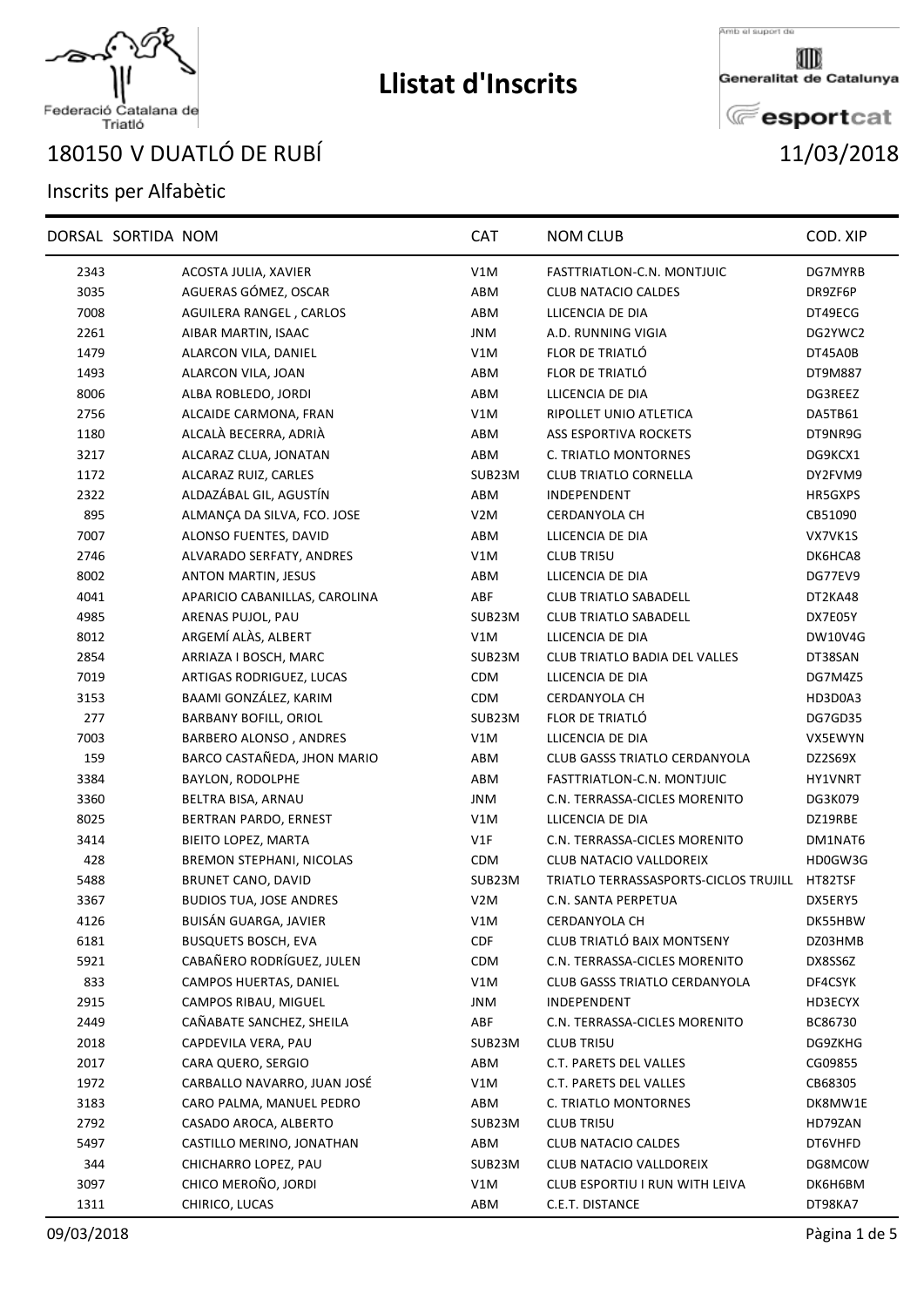|      | DORSAL SORTIDA NOM |                                 | <b>CAT</b>       | NOM CLUB                              | COD. XIP       |
|------|--------------------|---------------------------------|------------------|---------------------------------------|----------------|
| 1937 |                    | CINCA PATO, MONTSERRAT          | V <sub>2F</sub>  | C.N. REUS PLOMS                       | DZ8TY0B        |
| 1520 |                    | CLARENA RIERA, VICENÇ           | V1M              | C.N. SABADELL                         | <b>DGOCVXP</b> |
| 886  |                    | CLERICO RODES, ALVARO           | V <sub>2</sub> M | <b>CLUB TRIATLO SABADELL</b>          | DR02N5A        |
| 3020 |                    | COLLE PEREIRA, FRANCISCO        | V1M              | <b>CLUB TRIATLO GRANOLLERS</b>        | DY7VY3X        |
| 984  |                    | COLOME SOMOZA, JOSEP            | V3M              | C.N. SABADELL                         | CE32765        |
| 2095 |                    | COMPTA TARAFA, ELOI             | JNM              | <b>CLUB NATACIO BANYOLES</b>          | HD9ZVHX        |
| 4500 |                    | CORDERAS IBARZ, FREDERIC        | ABM              | <b>CLUB NATACIO SITGES</b>            | DW17194        |
| 8016 |                    | <b>CUCURULL PUIG, POL</b>       | ABM              | LLICENCIA DE DIA                      | DK88TMW        |
| 1657 |                    | DACHS I TORTOLA, FRANCESC       | V1M              | C.N. MOLINS DE REI                    | DT27C55        |
| 3474 |                    | DE BLAS GONZÀLEZ, XAVI          | V1M              | C.E.E. SANT GERVASI                   | HE8SES2        |
| 2522 |                    | DE JUAN BARDES, ANDREU          | ABM              | DIMENSION3 CLUB TRIATLO               | DY3GE97        |
| 8027 |                    | DE JUAN BARDES, MARTA           | ABF              | LLICENCIA DE DIA                      | DT97K73        |
| 3044 |                    | DE LA CRUZ TAMAYO, LUIS         | ABM              | C.E.E. SANT GERVASI                   | DG6E6KT        |
| 3486 |                    | DE PABLO MADRID, MIGUEL         | ABM              | C.E.T. DISTANCE                       | HT2CFN6        |
| 2981 |                    | DEL RIO GABAS, JESUS            | V <sub>2</sub> M | TRIATLO L'HOSPITALET                  | DG5K419        |
| 64   |                    | DIAZ RUIZ, GEMMA                | <b>JNF</b>       | <b>PRAT TRIATLO 1994</b>              | DT263HA        |
| 1962 |                    | DOMINGUEZ DÍEZ, LAURA           | ABF              | <b>CERDANYOLA CH</b>                  | DG99PXP        |
| 1915 |                    | DUARTE VELASCO, ANNA            | ABF              | TRI2WIN                               | DY1HZ8H        |
| 1327 |                    | ENCINAS GAMEZ, ANTONIO          | V1M              | <b>CLUB TRIATLO BADIA DEL VALLES</b>  | DN3F76E        |
| 5262 |                    | ESPINOSA VALERO, AITOR          | ABM              | <b>CLUB NATACIO BANYOLES</b>          | DK6Z1D9        |
| 5858 |                    | ESPINOSA VALERO, POL            | SUB23M           | CLUB NATACIO BANYOLES                 | DY50M7G        |
| 6251 |                    | ESTANY DE POUPLANA, MONTSERRAT  | SUB23F           | C.N. TERRASSA-CICLES MORENITO         | DR3N06Y        |
| 8020 |                    | ESTÉVEZ POZO, DANIEL            | V1M              | LLICENCIA DE DIA                      | DR1TZPY        |
| 4785 |                    | ESTORACH SOL, OSCAR             | ABM              | C.N. REUS PLOMS                       | DW8GBH5        |
| 6148 |                    | FABREGAS CUADRAS, LAURA         | SUB23F           | <b>CLUB TRIATLO SABADELL</b>          | DG0SE92        |
| 1960 |                    | FARRIOLS ARIMONT, IVET          | ABF              | U.C. SANT CUGAT                       | DT6DSZV        |
| 1019 |                    | FASIELLO, SIMON                 | ABM              | INDEPENDENT                           | DT46MRY        |
| 6155 |                    | FENOY ROMERO, IRENE             | ABF              | TRIATLO TERRASSASPORTS-CICLOS TRUJILL | HT9CY7H        |
| 8010 |                    | FERNANDEZ FERRANDO, ALEX        | ABM              | LLICENCIA DE DIA                      | CG11771        |
| 3031 |                    | FERNANDEZ JIMENEZ, DANIEL       | V1M              | <b>CLUB NATACIO CALDES</b>            | DT2KRFK        |
| 1169 |                    | FERNANDEZ MARTINEZ, ANGEL       | V3M              | PRAT TRIATLO 1994                     | DY0B78M        |
| 6036 |                    | FERNANDEZ ORTEGA, OLGA          | V1F              | <b>CLUB TRIATLO SABADELL</b>          | DK9W35D        |
| 5990 |                    | FERRER HERNANDEZ, SERGIO        | V1M              | C.N. TERRASSA-CICLES MORENITO         | DY633MG        |
| 7020 |                    | FIGUEROA MORENO, CRISTIAN       | ABM              | LLICENCIA DE DIA                      | DT49KM5        |
| 40   |                    | FLAQUER PORTI, ANNA             | ABF              | FASTTRIATLON-C.N. MONTJUIC            | DT2BNRP        |
| 4980 |                    | FLORES DUQUE, ELÍAS             | V1M              | INDEPENDENT                           | DG49TE3        |
| 3356 |                    | <b>FLOTATS FITO, EVA</b>        | V1F              | U.C. SANT CUGAT                       | CD41600        |
| 2131 |                    | FORNS NADAL, ORIOL              | ABM              | <b>CLUB TRIATLO GRANOLLERS</b>        | DK5MD3P        |
| 1114 |                    | FRANCH HERNANDEZ, JOSEP LLUIS   | V3M              | INDEPENDENT                           | DG5X388        |
| 1173 |                    | FUSTE JUAN, IÑAKI               | V1M              | OPTIMS CLUB TRIATLO                   | HB20V1N        |
| 5385 |                    | GALLARDO ROMAN, XAVIER          | V1M              | C.N. SABADELL                         | DT9798T        |
| 7002 |                    | GALOBART SAMPIETRO, ERIC        | ABM              | LLICENCIA DE DIA                      | DY627BM        |
| 2036 |                    | GALVEZ CASADO, DIEGO            | V1M              | OPTIMS CLUB TRIATLO                   | DG3WR2X        |
| 8001 |                    | GARCÍA MARÍN, RAÚL              | ABM              | LLICENCIA DE DIA                      | DN7SZYD        |
| 2709 |                    | GARCIA MARTIN, ALONSO           | <b>CDM</b>       | L'3SCOLA SANT JUST                    | DW8N3PT        |
| 3379 |                    | GARCÍA PUEYO, ANDREU            | ABM              | <b>CLUB TRIATLO BADIA DEL VALLES</b>  | HD1MK9D        |
| 3343 |                    | <b>GARCIA SANCHEZ, DANI</b>     | V1M              | C.N. TERRASSA-CICLES MORENITO         | DT31D09        |
| 6260 |                    | GARCÍA TAPIAS, PEPA             | SUB23F           | C.N. TERRASSA-CICLES MORENITO         | DN073CZ        |
| 5761 |                    | <b>GARCIA TEY, JORDI</b>        | ABM              | CLUB NATACIO RUBI                     | HD3SEE7        |
| 8024 |                    | GARRIDO SÁNCHEZ, CRISTIAN       | ABM              | LLICENCIA DE DIA                      | DX5E6KN        |
| 8018 |                    | <b>GARROCHO FLORES, FERRAN</b>  | <b>CDM</b>       | LLICENCIA DE DIA                      | KX20Y6V        |
| 3402 |                    | GASSÓ NAVARRO, MAX              | <b>CDM</b>       | C.E. ESCOLA FES TRI TIANA             | DZ4SGB8        |
| 7017 |                    | GELABERT MASCARÓ, SEBASTIÀ      | SUB23M           | LLICENCIA DE DIA                      | DT49DDG        |
| 1709 |                    | <b>GENOLLA SUBIRATS, MIQUEL</b> | V <sub>2</sub> M | INDEPENDENT                           | DK8VP5M        |
| 3076 |                    | GIL MOLDES, DAVID               | V1M              | C.E. TRIPLAY LLOBREGAT                | DK2KH1M        |
| 2542 |                    | GIMENEZ ARNAL, JORGE            | V1M              | RIPOLLET UNIO ATLETICA                | DM4MFHX        |
| 1449 |                    | GISBERT BRULL, ALBERT           | V1M              | ASS ESPORTIVA ROCKETS                 | HT4XE3W        |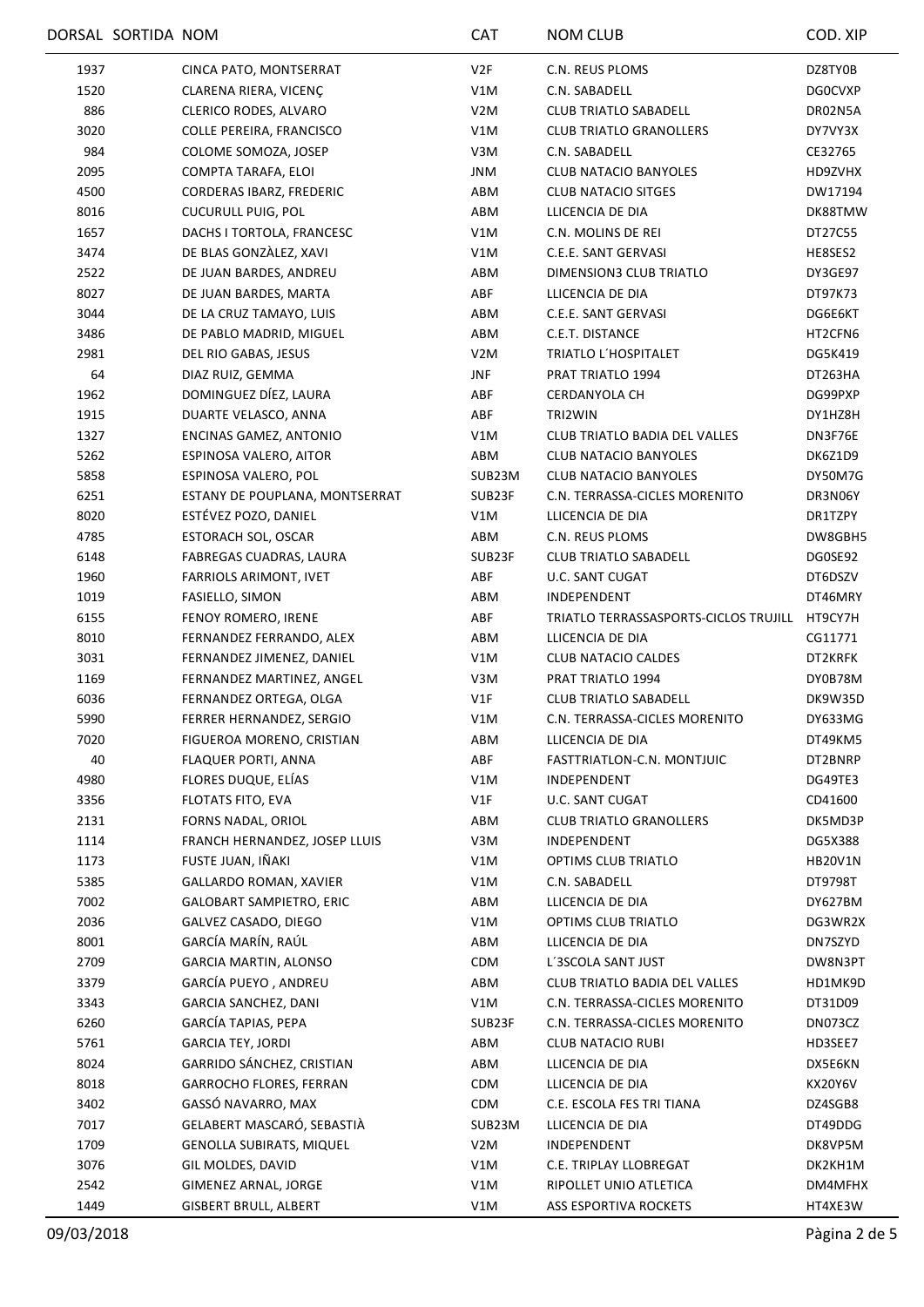|      | DORSAL SORTIDA NOM |                                      | <b>CAT</b>       | NOM CLUB                              | COD. XIP       |
|------|--------------------|--------------------------------------|------------------|---------------------------------------|----------------|
| 3432 |                    | GOLDTHORP, ADAM                      | V1M              | <b>CLUB TRIATLO SABADELL</b>          | DZ5BXGF        |
| 8003 |                    | GÓMEZ GARCÍA, ROBERTO                | ABM              | LLICENCIA DE DIA                      | HT6561X        |
| 6213 |                    | GÓMEZ RAMIREZ, MONTSE                | ABF              | <b>CLUB TRI5U</b>                     | HZ3FXB3        |
| 8030 |                    | GOMEZ ROMERO, IVAN                   | ABM              | LLICENCIA DE DIA                      | HE3T9XP        |
| 358  |                    | GONZÁLEZ ARIAS, JUAN                 | V1M              | CLUB ATLETISME OLESA                  | DG2VNT3        |
| 7018 |                    | GONZALEZ CARMONA, JORDI              | V1M              | LLICENCIA DE DIA                      | DT4Z0H6        |
| 5475 |                    | GONZALEZ MARTINEZ, JOAN              | ABM              | <b>CLUB TRIBANDA TRIATLO</b>          | <b>HDOXPGT</b> |
| 4316 |                    | <b>GORDI SERRAT, JOSEP</b>           | V <sub>2</sub> M | <b>CLUB TRIATLO SABADELL</b>          | HD30MD5        |
| 3377 |                    | GORRIZ RODRIGUEZ DE GUZMAN, VERONICA | V1F              | TRI2WIN                               | DG68G95        |
| 7011 |                    | GREGORI MANZANO, GABRIEL             | ABM              | LLICENCIA DE DIA                      | HG2007W        |
| 3357 |                    | <b>GUASCH PARERA, BERTRAN</b>        | ABM              | U.C. SANT CUGAT                       | DT2MF0G        |
| 2232 |                    | <b>GURT ESCUCHAS, NIL</b>            | SUB23M           | CLUB ATLETIC TORELLO - TRIATLO        | DK4CFHG        |
| 3844 |                    | HABA MARTINEZ, FEDERICO              | V1M              | OPTIMS CLUB TRIATLO                   | DG5BCW7        |
| 5016 |                    | HENSELER, BRITTA                     | V2F              | C.N. REUS PLOMS                       | DM81B6B        |
| 7006 |                    | HEREDERO GRAS, SERGI                 | V1M              | LLICENCIA DE DIA                      | HT1WNDR        |
| 8004 |                    | HERNÁNDEZ CHAVES, IVÁN               | ABM              | LLICENCIA DE DIA                      | DW1GX7M        |
| 3350 |                    | HERNANDEZ MURILLO, FERRAN            | V1M              | CLUB NATACIO VALLDOREIX               | DF79238        |
| 7005 |                    | HUINO, LEONARDO                      | V1M              | LLICENCIA DE DIA                      | DT02THB        |
| 2929 |                    | HUIZINGA POL, ANDREU                 | ABM              | CLUB ATLETIC TORELLO - TRIATLO        | DW798B2        |
| 8011 |                    | ILLESCAS COPADO, ISAAC               | ABM              | LLICENCIA DE DIA                      | DY3GCFX        |
| 2242 |                    | IVORRA IDAÑEZ, JOAN POL              | <b>CDM</b>       | <b>CLUB TRIATLO GRANOLLERS</b>        | DN3PT2V        |
| 6252 |                    | JIMENEZ DIAZ, CARMÉN                 | V1F              | C.N. TERRASSA-CICLES MORENITO         | DY8N7M8        |
| 3391 |                    | JIMÉNEZ GUTIÉRREZ, DANIEL            | V1M              | CERDANYOLA CH                         | DF1XP3B        |
| 8021 |                    | JIMÉNEZ JIMÉNEZ, FRAN                | ABM              | LLICENCIA DE DIA                      | DG3TRSZ        |
| 8023 |                    | JONAMA PASCUAL, JOAN                 | V3M              | LLICENCIA DE DIA                      | DA6KF3E        |
| 7016 |                    | JORDANA ARIZA, ROC                   | ABM              | LLICENCIA DE DIA                      | DT41WGV        |
| 1162 |                    | LABRADA BOSCH, MARC                  | SUB23M           | PRAT TRIATLO 1994                     | DT4Z474        |
| 7014 |                    | LAHUERTA TAMAMES, FERRAN             | V1M              | LLICENCIA DE DIA                      | DZ2F7NV        |
| 3156 |                    | LÁZARO DÍAZ, JOAQUÍN                 | CDM              | FASTTRIATLON-C.N. MONTJUIC            | DY3ZM73        |
| 1436 |                    | LIMIA BOO, IVAN                      | ABM              | PRAT TRIATLO 1994                     | HG8EHP5        |
| 3958 |                    | LINARES HERNANDEZ, JORDI             | V1M              | CERDANYOLA CH                         | DY00TZD        |
| 3324 |                    | LLAVERIA VIDIELLA, JOAN              | ABM              | INDEPENDENT                           | DY2PYTH        |
| 862  |                    | LLAVERIA VIDIELLA, JORDI             | ABM              | INDEPENDENT                           | DK74R31        |
| 2954 |                    | LLONCH BLANQUE, MARC                 | SUB23M           | CLUB NATACIO VALLDOREIX               | CH07340        |
| 7012 |                    | LLONCH FONTANET, PERE                | V <sub>2</sub> M | LLICENCIA DE DIA                      | DY9ZAH7        |
| 2210 |                    | LLOVERA SUBIRATS, MARC               | V1M              | U.C. SANT CUGAT                       | HG20NWB        |
| 1052 |                    | LOBERA JONES, SIMON                  | V1M              | <b>CLUB NATACIO SITGES</b>            | HM25VYD        |
| 8014 |                    | LÓPEZ BORREGO, SONIA                 | SUB23F           | LLICENCIA DE DIA                      | DT93A56        |
| 2096 |                    | LOPEZ MARTINEZ, PABLO                | ABM              | PRAT TRIATLO 1994                     | DG0K7AV        |
| 2088 |                    | LORENZO COSP, ISIDRE                 | ABM              | <b>CLUB TRIATLO CASTELLBISBAL</b>     | CG84249        |
| 2733 |                    | LORENZO, MARC                        | ABM              | <b>CLUB TRIATLO SABADELL</b>          | DY2W744        |
| 5464 |                    | LUIS MARTINEZ, RUBEN                 | ABM              | C.N. VIC-ETB                          | CE01437        |
| 2941 |                    | MADUEÑO CALDERON, JUAN ANTONIO       | V <sub>2</sub> M | <b>CLUB TRIATLO BLANES</b>            | DY6ZFT1        |
| 785  |                    | MANYÀ VALENZUELA, ROGER              | SUB23M           | ASS ESPORTIVA ROCKETS                 | DK44X1T        |
| 3971 |                    | MAÑÉ CRUZ, JORDI                     | V1M              | CLUB VO2 TEAM                         | <b>DROHGNE</b> |
| 8013 |                    | MARÍN DEL RÍO, JONATHAN              | ABM              | LLICENCIA DE DIA                      | DY14H98        |
| 8015 |                    | MARINA, ALBERT                       | V1M              | LLICENCIA DE DIA                      | HD30P7S        |
| 2626 |                    | MARTÍN BARRERO, DAVID                | ABM              | C.E.E. SANT GERVASI                   | DK2H7HP        |
| 3032 |                    | MARTÍN RODRÍGUEZ, JESÚS              | V1M              | <b>CLUB NATACIO CALDES</b>            | DK2MT29        |
| 2939 |                    | MARTIN TORRES, DANIEL JAVIER         | ABM              | INDEPENDENT                           | DX3DF0K        |
| 7021 |                    | MARTIN, ABEL                         | ABM              | LLICENCIA DE DIA                      | HD7TD12        |
| 1538 |                    | MARTÍNEZ MARTÍNEZ, ANABEL            | ABF              | TRIATLO TERRASSASPORTS-CICLOS TRUJILL | DM1TS9M        |
| 2720 |                    | MATAS CARRERAS, XAVI                 | V1M              | <b>CLUB TRIATLO SABADELL</b>          | DY9KNEF        |
| 5192 |                    | MEDRANO VICENTE, ANDREA              | ABF              | C. BCN TRIATHLON TOTAL3               | DW3WVBX        |
| 1419 |                    | MEMBRILLERA SERRANO, CELIA           | ABF              | <b>CLUB TRI5U</b>                     | DG4PKHV        |
| 1142 |                    | MENOR DURAN, FRANCESC                | ABM              | <b>CLUB TRIATLO SABADELL</b>          | HD311HG        |
| 3809 |                    | MIR FUERTES, ENRIQUE                 | ABM              | FASTTRIATLON-C.N. MONTJUIC            | DZ9GE4N        |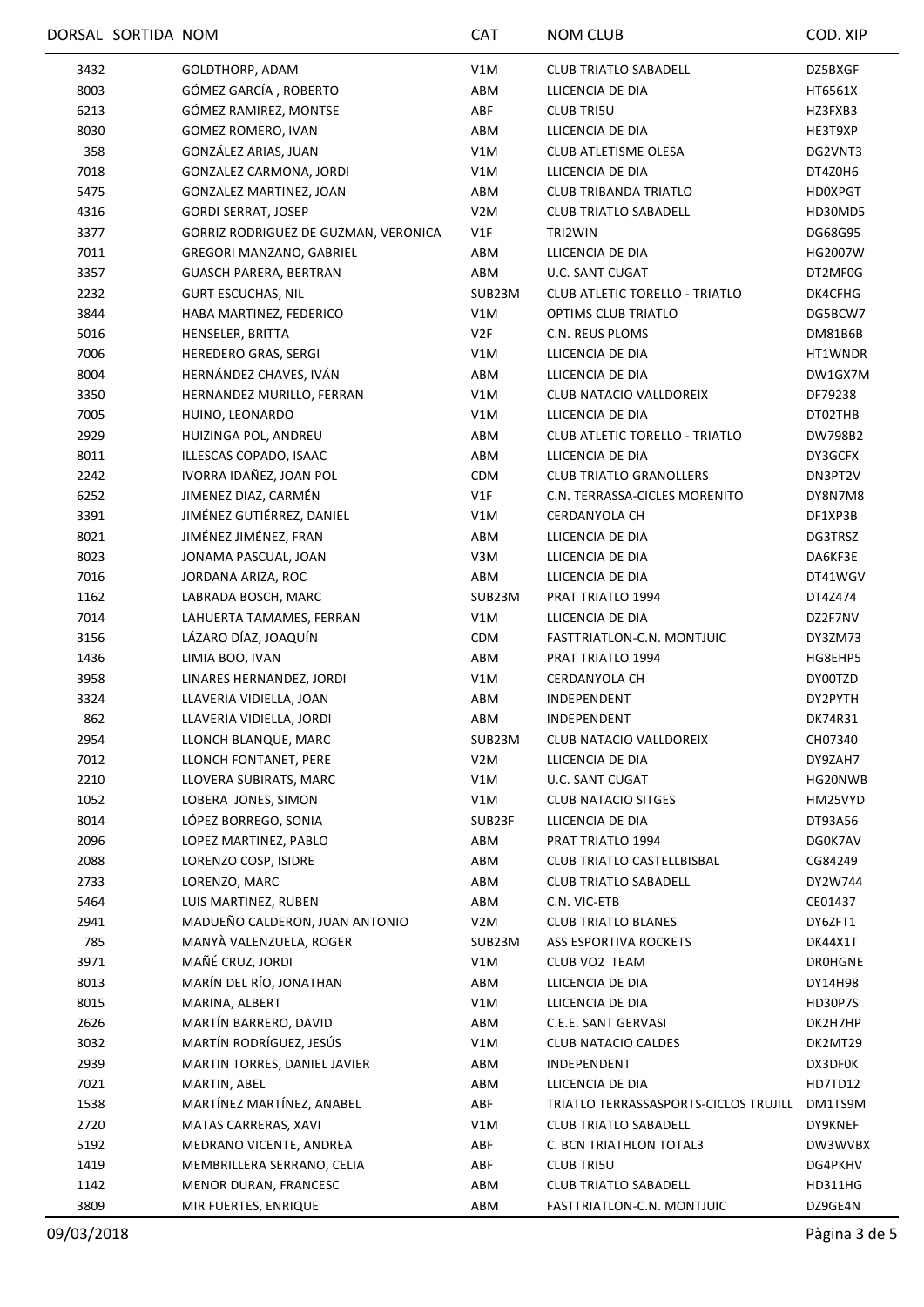|      | DORSAL SORTIDA NOM |                                | CAT              | <b>NOM CLUB</b>                       | COD. XIP |
|------|--------------------|--------------------------------|------------------|---------------------------------------|----------|
| 1259 |                    | MOLINA RUIZ, RUBÉN             | ABM              | C.N. TERRASSA-CICLES MORENITO         | HT28EF3  |
| 2861 |                    | MONASTERIO VIVES, RICARDO      | V <sub>2</sub> M | FASTTRIATLON-C.N. MONTJUIC            | DT4W48B  |
| 2273 |                    | MONFORT GUIMERÀ, JOAN          | SUB23M           | C.E.T. DISTANCE                       | DX144BV  |
| 5903 |                    | MONTEFUSCO DEL PINO, BRUNO     | JNM              | CLUB TRIATLÓ BAIX MONTSENY            | CA66906  |
| 5904 |                    | MONTEFUSCO DEL PINO, ENZO      | JNM              | CLUB TRIATLÓ BAIX MONTSENY            | DM12492  |
| 2327 |                    | MONTES NAVARRO, PEDRO          | V1M              | CERDANYOLA CH                         | DG2WBF7  |
| 539  |                    | MONTEYS VILANOVA, MANEL        | V <sub>2</sub> M | <b>U.C. SANT CUGAT</b>                | CG44721  |
| 7009 |                    | MORA PUYAL, ROGER              | ABM              | LLICENCIA DE DIA                      | DY01R8C  |
| 2117 |                    | MORENO SERRANO, DANIEL         | V1M              | U.C. SANT CUGAT                       | KX61ZE2  |
| 5381 |                    | MORENO TIERNO, CARLOS          | V1M              | C.N. SABADELL                         | DT4GGFX  |
| 3914 |                    | MOYANO HERRERO, JOEL           | V1M              | OPTIMS CLUB TRIATLO                   | DK3V7YH  |
| 2515 |                    | MUELA CASTRO, JORDI            | ABM              | FLOR DE TRIATLÓ                       | DG7GX8X  |
| 3164 |                    | MUNUERA MORA, LLUC             | CDM              | <b>CERDANYOLA CH</b>                  | DG8FZ54  |
| 2729 |                    | MUSTÉ DUEÑAS, ITZEL            | CDF              | L'3SCOLA SANT JUST                    | DT23E9A  |
| 5765 |                    | NAVARRETE MORENO, LUIS GERARDO | ABM              | TRICBM-CALELLA                        | DW09VGY  |
| 1589 |                    | NAVARRO VALLES, ENOC           | V1M              | OPTIMS CLUB TRIATLO                   | DZ8T524  |
| 8022 |                    | NÚÑEZ FLORES, JOSE A           | V1M              | LLICENCIA DE DIA                      | DW67A2A  |
| 8026 |                    | ODENA, XAVIER                  | ABM              | LLICENCIA DE DIA                      | DZ7XKHE  |
| 3351 |                    | OLIVERAS FERNANDEZ, ALBERT     | ABM              | <b>CLUB TRIATLO SABADELL</b>          | DT5D1FP  |
| 404  |                    | ORELLANA CODINA, OSCAR         | V1M              | <b>CLUB TRI5U</b>                     | DG68E7X  |
| 1578 |                    | OTEO MARTÍN, FRANCESC          | V1M              | U.C. SANT CUGAT                       | DY7EVR5  |
| 2223 |                    | PALAU I FERNANDEZ, ORIOL       | ABM              | U.C. SANT CUGAT                       | DT6Z0TC  |
| 5484 |                    | PARADELL RUESCA, JORDI         | V1M              | <b>CLUB TRI5U</b>                     | HT26NYD  |
| 3300 |                    | PARDO IGLESIAS, ASIER          | <b>CDM</b>       | <b>CLUB NATACIO SITGES</b>            | HD7YTAG  |
| 3880 |                    | PARDOS MARIN, CARLOS           | V1M              | <b>CLUB NATACIO RUBI</b>              | DZ136R3  |
| 5190 |                    | PARRA ROJAS, JANETTE           | ABF              | TRIATLO TERRASSASPORTS-CICLOS TRUJILL | HD3YMYS  |
| 300  |                    | PARREÑO SAMPER, ALBERT         | ABM              | FASTTRIATLON-C.N. MONTJUIC            | DX5E9SM  |
| 8008 |                    | PELÁEZ PELÁEZ, ESTEBAN         | ABM              | LLICENCIA DE DIA                      | DM1S6EF  |
| 1853 |                    | PEREZ CANTERO, LAURA           | ABF              | <b>CLUB NATACIO RUBI</b>              | DT3S3D7  |
| 2271 |                    | PEREZ LOZANO, IAN              | ABM              | C.E. PENEDES COSTA DAURADA            | DY2PVYG  |
| 211  |                    | PIEDRA DURAND, BRANKO          | V1M              | <b>CLUB TRIATLO SABADELL</b>          | DK5Z4ZC  |
| 2905 |                    | PRAT VIVER, ERNEST             | ABM              | <b>CLUB ATLETIC TORELLO - TRIATLO</b> | DR9X90N  |
| 360  |                    | PRIEGO CAMPOS, MARC            | ABM              | <b>CERDANYOLA CH</b>                  | DY3MKCT  |
| 2562 |                    | <b>QUIRANT RECORT, DAVID</b>   | V1M              | RIPOLLET UNIO ATLETICA                | DT9KRY1  |
| 673  |                    | RAMIREZ ROLDAN, RAUL           | V1M              | CAMBRILS CLUB TRIATLO                 | DY35K6G  |
| 3287 |                    | RAMOS GALLEGO, IVAN            | ABM              | TRI2WIN                               | DZ0BZW5  |
| 2791 |                    | RATERA RAMOS, DANIEL           | SUB23M           | C.N. TERRASSA-CICLES MORENITO         | DY16S9N  |
| 5566 |                    | REGUEIRA, JOSE CARLOS          | ABM              | INDEPENDENT                           | DX0EC21  |
| 2231 |                    | REY GIMENEZ, JOSE              | V1M              | <b>CLUB TRIATLO SABADELL</b>          | DK049FB  |
| 7001 |                    | REYNA SANTOS, JUAN             | ABM              | LLICENCIA DE DIA                      | DT4ZE0V  |
| 3392 |                    | RIBAU DIEZ, MIGUEL ANGEL       | V <sub>2</sub> M | INDEPENDENT                           | DY3ACER  |
| 2685 |                    | RIBERA CODINA, MIQUEL          | V <sub>2</sub> M | <b>CLUB NATACIO MINORISA</b>          | HT9SXV7  |
| 2686 |                    | RIBERA FLORES, ALEIX           | <b>CDM</b>       | CLUB NATACIO MINORISA                 | HD3WDYC  |
| 5781 |                    | RIBERA I TRAVESET, MARC        | SUB23M           | CLUB NATACIO MINORISA                 | HD3YE3F  |
| 566  |                    | RIBERA MOYA, RUBÉN             | ABM              | TRIATLO TERRASSASPORTS-CICLOS TRUJILL | CD39179  |
| 5771 |                    | RIBO AVILA, MARC               | ABM              | <b>CLUB TRI5U</b>                     | DK8M4RS  |
| 996  |                    | RIBOT TERRICABRAS, SANTI       | V <sub>2</sub> M | <b>CLUB TRIATLO GRANOLLERS</b>        | DZ15P63  |
| 705  |                    | RIVERO PEREZ, DAVID            | ABM              | <b>CLUB TRIATLO GRANOLLERS</b>        | DY0N8K6  |
| 4358 |                    | RODRIGUEZ CHARLES, JESUS       | V1M              | C.N. TERRASSA-CICLES MORENITO         | DT4GCKS  |
| 2207 |                    | RODRIGUEZ GIMENEZ, SERGI       | V <sub>2</sub> M | INDEPENDENT                           | DY7EPZA  |
| 1652 |                    | RODRIGUEZ GOMEZ, JOAN          | <b>CDM</b>       | CERDANYOLA CH                         | DG08KTR  |
| 2675 |                    | RODRÍGUEZ MATA, DANIEL         | ABM              | <b>VILADECANS TRIATLO</b>             | DY61X54  |
| 6194 |                    | ROJAS LEDEZMA, ELVA            | ABF              | <b>CLUB TRIATLO SABADELL</b>          | DT27VTD  |
| 3478 |                    | ROMAN DURAN, JACOB             | V1M              | CLUB NATACIO VALLDOREIX               | HD9TP6A  |
| 8017 |                    | ROMAN PEREZ, ALEX              | ABM              | LLICENCIA DE DIA                      | DY4BY15  |
| 8009 |                    | RUIZ DE LUQUE, CARLOS          | SUB23M           | LLICENCIA DE DIA                      | DT3S4VH  |
| 8029 |                    | SABATER MOLL, ALBERT           | SUB23M           | LLICENCIA DE DIA                      | DG3PB2A  |
|      |                    |                                |                  |                                       |          |